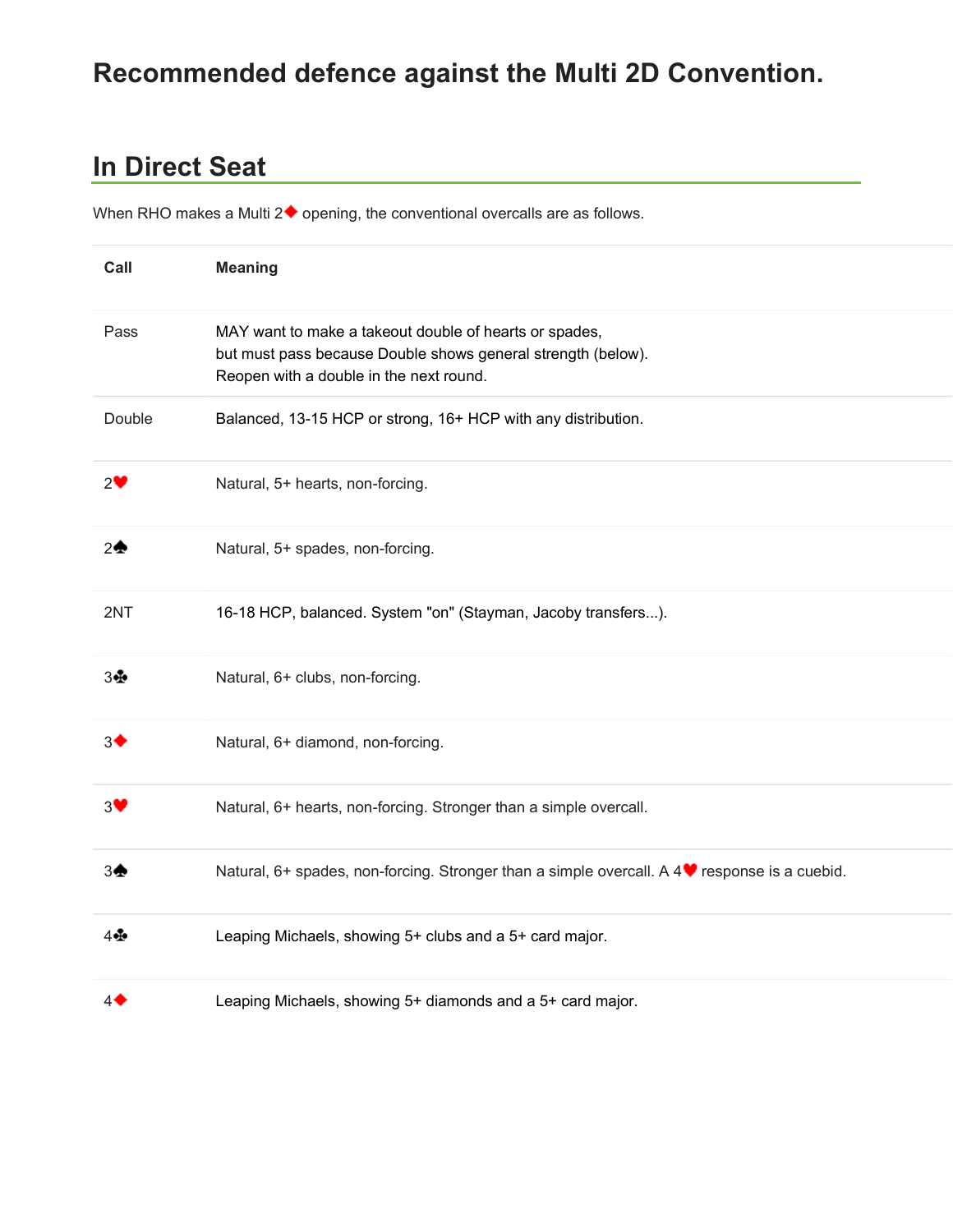|                  | After 2+ - Pass - 2v/÷                                                                       |
|------------------|----------------------------------------------------------------------------------------------|
| <b>Bid</b>       | <b>Meaning</b>                                                                               |
| Double           | Takeout double.                                                                              |
| $2\spadesuit$    | Over an enemy 2 <sup>●</sup> bid, this is natural, 5+ spades, non-forcing.                   |
| 2NT              | 15-18 HCP, balanced. System "on".                                                            |
| 3♣               | Natural, 6+ clubs, non-forcing.                                                              |
| 3 <sup>4</sup>   | Natural, 6+ diamond, non-forcing.                                                            |
| $3^{\bullet}$    | Natural, 6+ hearts, non-forcing.                                                             |
| $3\spadesuit$    | Natural, 6+ spades, non-forcing. Stronger than a simple overcall. A 4♥ response is a cuebid. |
| 4 ÷              | Leaping Michaels, showing 5+ clubs and a 5+ card major.                                      |
| $4\blacklozenge$ | Leaping Michaels, showing 5+ diamonds and a 5+ card major.                                   |
|                  | After 2• - Pass - Pass                                                                       |
| <b>Bid</b>       | <b>Meaning</b>                                                                               |

| <b>Bid</b> | <b>Meaning</b>              |
|------------|-----------------------------|
| Double     | Takeout double of diamonds. |

The bidding should be treated as if the opponents opened a weak two-bid in diamonds.